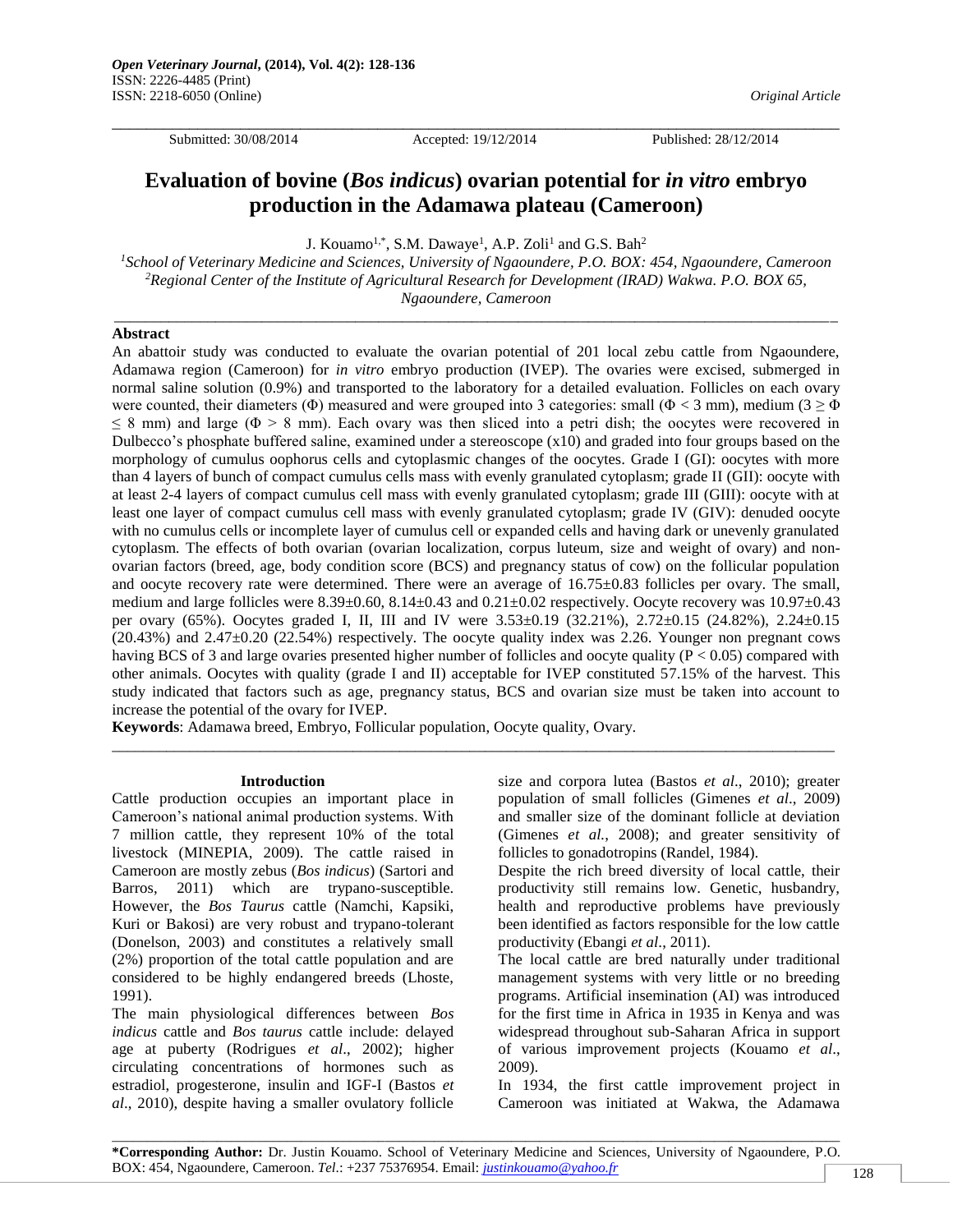region by Pierre Blanc, a French veterinarian who was the first to train Cameroonian inseminators in April 1944. The calving rate after the first AI trial was 30.16% (Mandon, 1948). Currently, AI is rarely used. Certain cattle breeders in the Adamawa region artificially inseminate their local zebu cattle with imported exotic dairy semen in an unregulated manner thereby causing dispersion and dilution of protected local genotype (Bah *et al*., 2010).

*In vitro* Embryo Production (IVEP) and Embryo Transfer (ET) are reproductive techniques that supplement AI in the genetic improvement of local cattle breeds (Hernandez-Fonseca *et al.*, 2002). IVEP permits the preservation of genetic potential of subfertile or dead animals (Deuleuze *et al*., 2009) by the creation of a gene bank with oocytes recovered from slaughterhouses (Seidel and Seidel, 1989) for the improvement of livestock productivity (Huang and Rosenwarks, 2012).

Samples collected from slaughterhouse are the cheapest and the most abundant source of primary oocytes for large scale production of embryos through *in vitro* maturation (IVM) and *in vitro* fertilization (IVF) (Nandi *et al*., 2006). The initial and the most important step in IVF is the selection of viable oocytes for IVM (Kouamo and Kharche, 2014). In Sub-Sahelian Africa, oocyte recovery rate is poor and the cost of IVEP high (Kouamo *et al*., 2009).

To our knowledge, such study has never been conducted in Cameroon. Therefore, the current study was carried out to evaluate the ovarian potential of local zebu cattle for IVEP in Cameroon. Specific objectives were to characterize the slaughtered cows and their ovaries, to determine the follicular population and oocyte recovery rate and evaluate the effects of ovarian and non-ovarian factors on follicular population and oocytes recovery.

## **Materials and Methods**

## *Study Area*

The study was conducted using samples collected at the Ngaoundere Municipal Slaughterhouse (NMSH) and analyzed at the Veterinary laboratory of IRAD-Wakwa Regional Center (Physiology and reproduction biotechnology department) in Adamawa region of Cameroon.

The cattle slaughtered at the NMSH were from the Vina Division (61%) and Mayo Rey Division (39%). Ngaoundere is situated between Latitude 7°19'39N and Longitude 13°35'4E and have an average annual rainfall of 1496.7 mm. The temperatures varied from 15.2°C to 29°C with an average humidity of 58.2%. The study was conducted from November, 2013 to March, 2014.

## *Characteristics of animals*

A total of 201 local cows of different breeds [Gudali (92), White Fulani (58), Red Fulani (31) and Bokolo (20)] were randomly selected for this study. The mean live weight [estimated from thoracic circumference (THC) as follows (124.69 - 3.171  $x + 0.0276 x$  THC x THC²) (Njoya *et al*., 1997)], body condition score (BCS) as described by Natumanya *et al*. (2008) and age as described by Lucyna and Zdzisław (1984) have been determined. Fetal age was determined by the formula  $Y = X (X + 2)$ , X represented the number of months of pregnancy and Y the crown-rump length in centimeters (Santos *et al.*, 2013) and the stage of pregnancy was classified as first  $(\leq 90 \text{ days})$ , second  $(91-180 \text{ days})$  and third trimester (>180 days).

# *Ovary collection and handling*

\_\_\_\_\_\_\_\_\_\_\_\_\_\_\_\_\_\_\_\_\_\_\_\_\_\_\_\_\_\_\_\_\_\_\_\_\_\_\_\_\_\_\_\_\_\_\_\_\_\_\_\_\_\_\_\_\_\_\_\_\_\_\_\_\_\_\_\_\_\_\_\_\_\_\_\_\_\_\_\_\_\_\_\_\_\_\_\_\_\_\_\_\_\_\_\_\_\_\_\_\_\_\_\_

After slaughter, the left and right ovaries were excised and placed in separate conical tubes containing Washed Medium (WM) and transported to the laboratory at 35-37°C within next 2 hours after slaughter. All cystic ovaries were excluded from studies (Wang *et al*., 2007).

*Determination of the weight and the size of the ovary*  In the laboratory, excessive tissues attached to the ovaries were carefully trimmed off and ovaries were weighed using an electronic scale, Mettler PC 2000. The length, width and thickness of the ovaries were measured using electronic Vernier calipers and the ovaries were thereafter allocated into two size groups  $(<2.25x1.75x1.25$  and  $>2.25x1.75x1.25$ ) as described by Samad and Raza (1999).

## *Determination of follicular population*

The ovaries were washed with WM. For each ovary, visible follicles were counted and follicular Φ was measured with electronic Vernier calipers. Follicular Φs were classified into 3 categories: small (<3 mm), medium (3 to 8 mm) and large  $($   $>$  8 mm) as described by Baki Acar *et al*. (2013).

## *Recovery and grading of oocytes*

The ovaries were placed in separate plastic Petri dishes containing Dulbecco's Phosphate Buffered Saline (DPBS) and chopped into small pieces with a scalpel blade (slicing) to release the oocytes (Wang *et al*., 2007).

Oocyte quality was evaluated under a stereoscope (x10) and scored into four grades (G) according to the homogeneity of the cytoplasm and layers of cumulus cells as described by Alves *et al*. (2014).

Grade I (GI): Oocytes with more than 4 layers of bunch of compact cumulus cells mass with evenly granulated cytoplasm; grade II (GII): oocyte with at least 2–4 layers of compact cumulus cell mass with evenly granulated cytoplasm; grade III (GIII): Oocyte with at least one layer of compact cumulus cell mass with evenly granulated cytoplasm; grade IV (GIV): Denuded oocyte with no cumulus cells or incomplete layer of cumulus cell or expanded cells and having dark or unevenly granulated cytoplasm. Their overall quality was calculated as an index using the formula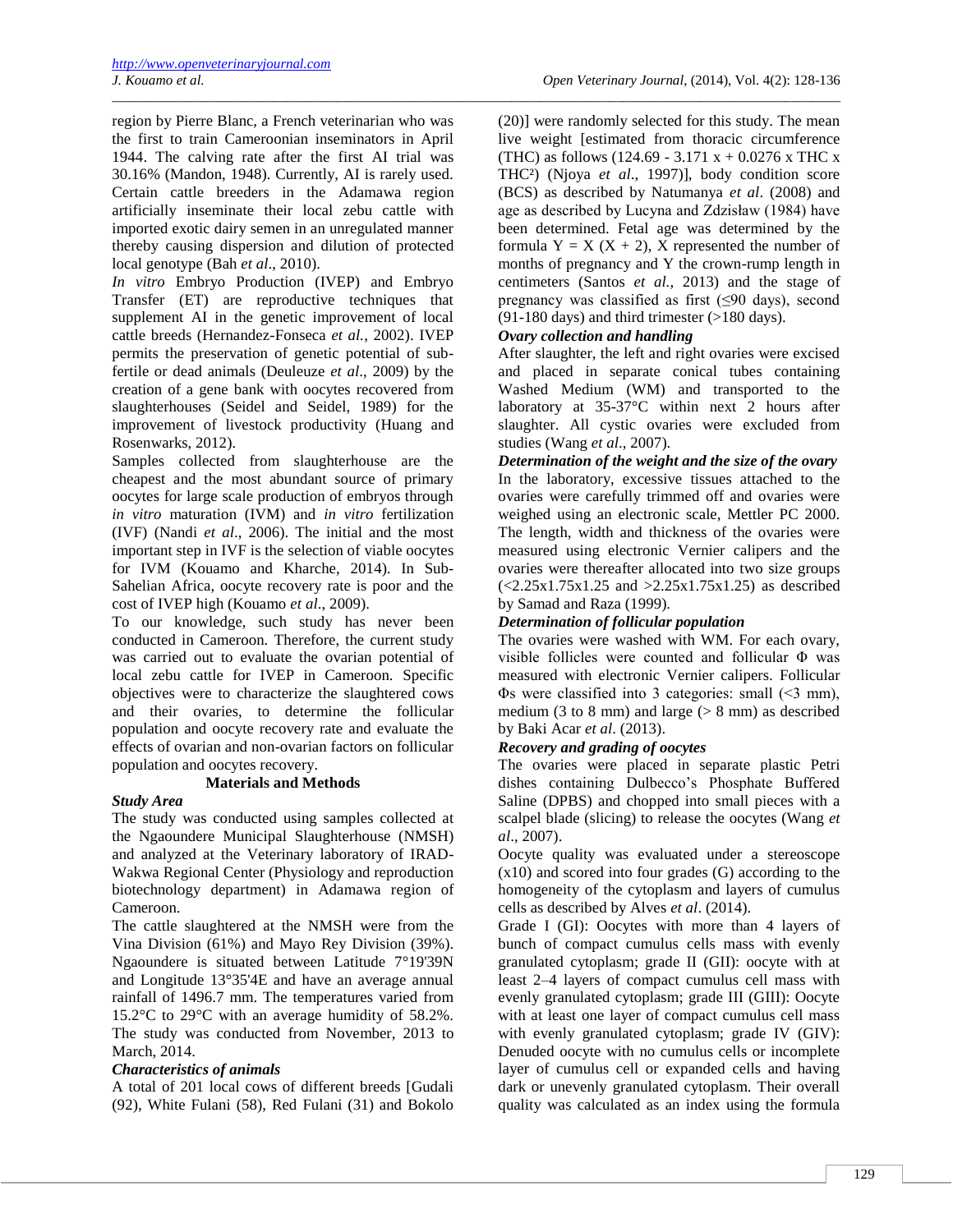$[(G I x 1 + G II x 2 + G III x 3 + G IV x 4) / Total$ number of oocytes recovered] as described by Baki Acar *et al*. (2013). Index values that approache one reflected good quality oocytes.

#### *Statistical analysis*

Data were analyzed using SPSS (Statistical Package for Social Sciences) Version 20. The analysis of variance and Duncan's test statistics were used to analyze appropriate data sets. Differences were significant at  $P < 0.05$ .

#### **Results**

#### *Characterization of cows and ovaries*

The mean live weight (Kg), BCS and age (years) of the cows were  $382.08 \pm 70.73$ ;  $2.67 \pm 0.06$  and  $6.80\pm0.15$ , respectively. The mean weight (g) of the ovaries was 4.60±1.82. The right ovaries  $(4.99 \pm 2.48 \text{ g})$  were heavier than the left  $(4.22 \pm 2.15 \text{ g})$ . The length, wide and thickness (cm) of the ovaries were  $2.78 \pm 0.55$ ,  $1.90 \pm 0.42$  and  $1.27 \pm 0.33$ , respectively.

The ovaries of pregnant cows were larger and heavier than those of non-pregnant ones  $(P<0.05)$ . Also cows with BCS of 3 had heavier ovaries than others. The length of the ovaries increased significantly with age (Table 1).

## *Follicular population*

From 402 ovaries, 6,747 follicles were counted. The mean number of follicles per ovary recorded was 16.75±0.83. Small ( $\Phi$  < 3mm), medium (3  $\geq \Phi \leq 8$ mm) and large  $(\Phi > 8$  mm) follicles represented 50.12%, 48.63% and 1.25% of the follicular population, respectively.

# *Oocyte recovery rate*

The overall average oocytes recovered per ovary was  $10.97 \pm 0.43$  (n = 4,411) with a recovery rate of 65%. The quality of the oocytes graded I, II, III and IV (Figure 1) were 3.53±0.19 (32.21%), 2.72±0.15  $(24.82\%)$   $2.24\pm0.15$   $(20.43\%)$  and  $2.47\pm0.20$ (22.54%) respectively. Selected oocytes for IVEP (G I and II) represented  $6.27 \pm 0.32$  (57.15%) per ovary. The oocyte index was 2.26.

# *Effect of ovarian factors (ovarian localization, corpus luteum, size and weight of ovary) on the follicular population, oocyte number and grade*

The right ovary tended to have more follicles and oocytes than the left (P>0.05). The yield and quality of oocytes from follicles increased with the weight (g) and size (cm) of the ovaries. The ovaries with CL had more medium follicles (Tables 2a and 2b).

## *Effect of non-ovarian factors (breed, age, BCS, state and pregnancy length) on the follicular population, oocyte number and grade*

Follicular population and oocyte recovery rate were higher in cows aged less than 10 years with a BCS of 3, not pregnant or carrying a fetus in the first trimester of pregnancy (P<0.05; Tables 3a and 3b).



**Fig. 1.** a= Oocyte grade I; b= Oocyte grade II; c= Oocyte grade III; d= Oocyte grade IV.

## **Discussion**

The mean age of the slaughtered cows at the NMSH was similar to that reported by Bah *et al*. (2010). However, the breed characteristics of the slaughtered cows in this study indicated that higher number of Mbororo breeds (White Fulani and Red Fulani) and Bokolo are being slaughtered at the NMSH than in the previous study. This is due to the fact that 50.24% of the slaughtered cows, mostly the Mbororo and Bokolo breeds came from the Mayo Rey Division, in the neighboring North Region. Zebu Gudali are more expensive than the Mbororo and this may explain the current demand.

The mean weight of Cameroonian zebu ovaries is comparable to that of Ankole zebu  $(4.6\pm2.3)$  in Uganda reported by Natumanya *et al.* (2008), but lighter than that of Friesian breed (10–19 g) and Swedish Red (10.2 g) obtained by Pierson and Ginther (1987a) and Rajakoski (1960), respectively. This difference may be due to the breed effect. In fact the mean live weight of slaughtered cows was lower compared to that of the Friesian (547-793 kg) (Laizeau, 2003). The disproportion between the right and left ovary was also reported by Rajakoski (1960) and Trigal *et al*. (2014). Indeed, studies of Pierson and Ginther (1987a) and Ginther *et al*. (2013) showed that ovulations are more frequent on the right ovary. This greater physiological activity on the right ovary would be responsible for the increase of its weight (Ginther *et al*., 2013). The sizes of the ovaries in this study were lower than those of European breeds measuring 3 - 43 mm long, 19 - 23 mm wide and 13 - 19 mm thick. Previous studies have shown that the nutritional status, the breed, the presence of follicles and CL influence the size of the ovary and hence its weight (Pierson and Ginther, 1987b).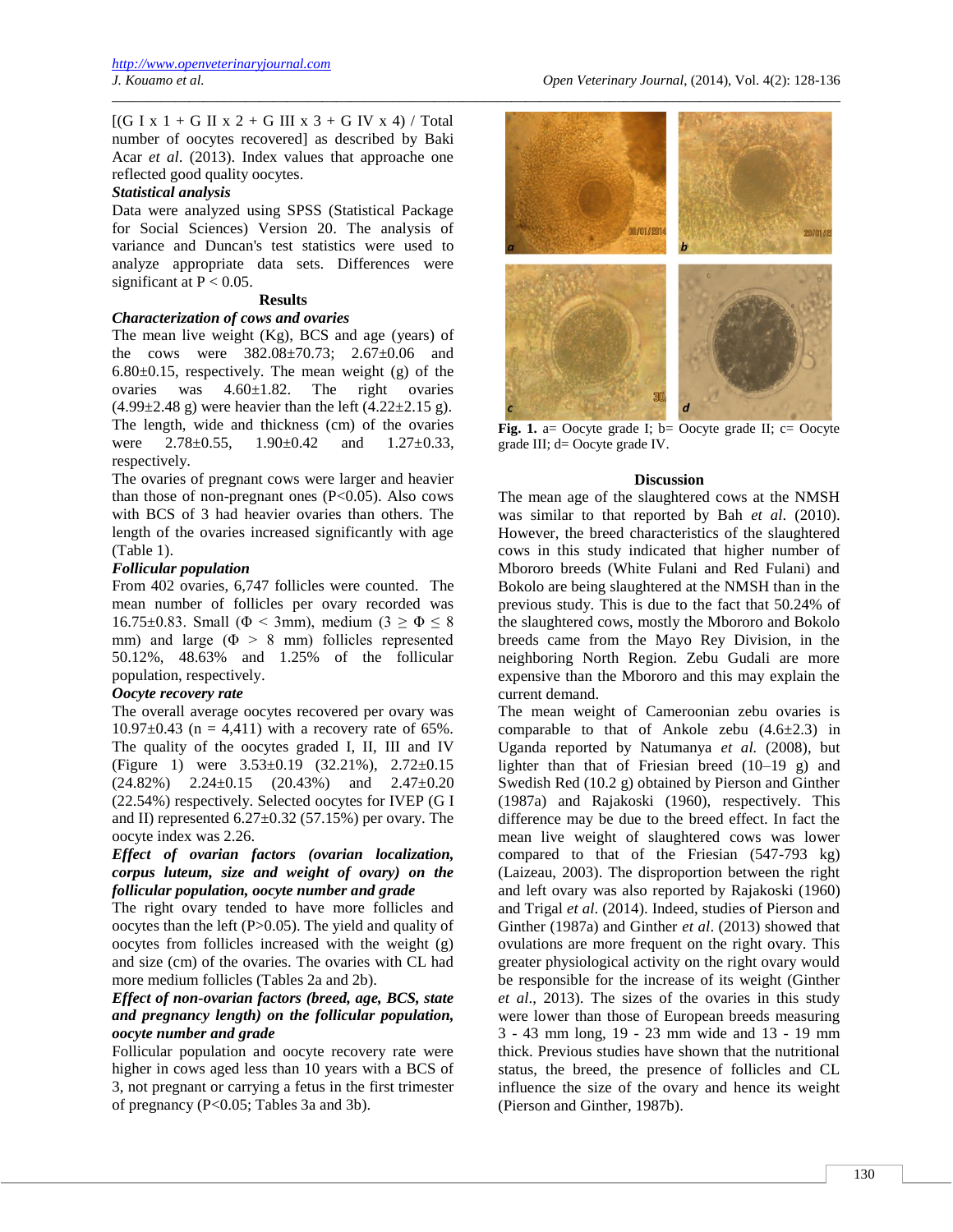|                     | Factors       | N   | Right ovary<br>weight $(g)$  | Left ovary<br>weight $(g)$   | Ovary<br>weight $(g)$<br>per animal | Ovary length<br>(cm)         | Ovary width<br>(cm)        | Ovary<br>thickness (cm)      |
|---------------------|---------------|-----|------------------------------|------------------------------|-------------------------------------|------------------------------|----------------------------|------------------------------|
|                     | White Fulani  | 58  | $5.07 \pm 0.32$ <sup>a</sup> | $4.20 \pm 0.26$ <sup>a</sup> | $4.63 \pm 0.23$ <sup>a</sup>        | $2.79 \pm 0.06^a$            | $1.90 \pm 0.04^a$          | $1.27 \pm 0.03^a$            |
|                     | <b>Bokolo</b> | 20  | $4.99 \pm 0.87$ <sup>a</sup> | $3.41 \pm 0.36$ <sup>a</sup> | $4.20 \pm 0.27$ <sup>a</sup>        | $2.68 \pm 0.08$ <sup>a</sup> | $1.91 \pm 0.05^{\text{a}}$ | $1.21 \pm 0.55$ <sup>a</sup> |
| <b>Breed</b>        | Red Fulani    | 31  | $4.62 \pm 0.58$ <sup>a</sup> | $4.56 \pm 0.42^a$            | $4.59 \pm 0.42$ <sup>a</sup>        | $2.82 \pm 0.09^a$            | $1.89 \pm 0.06^a$          | $1.29 \pm 0.05^{\text{a}}$   |
|                     | Gudali        | 92  | $5.05 \pm 0.24$ <sup>a</sup> | $4.28 \pm 0.23$ <sup>a</sup> | $4.67 \pm 0.18$ <sup>a</sup>        | $2.77 \pm 0.05^{\text{a}}$   | $1.90 \pm 0.03^{\text{a}}$ | $1.30 \pm 0.03^a$            |
|                     | P-value       |     | 0.546                        | 0.675                        | 0.776                               | 0.767                        | 0.998                      | 0.565                        |
|                     | Thin $(1-2)$  | 81  | $4.35 \pm 0.24$ <sup>a</sup> | $3.78 \pm 0.22$ <sup>a</sup> | $4.06 \pm 0.18$ <sup>a</sup>        | $2.68 \pm 0.05^{\text{a}}$   | $1.81 \pm 0.03^a$          | $1.18 \pm 0.02^a$            |
| <b>BCS</b>          | Good $(3)$    | 93  | $5.30 \pm 0.26^b$            | $4.45 \pm 0.24^b$            | $4.87 \pm 0.26^b$                   | $2.85 \pm 0.06^a$            | $1.96 \pm 0.03^b$          | $1.34 \pm 0.03^b$            |
|                     | Fat $(4-5)$   | 27  | $5.82 \pm 0.55^b$            | $4.70 \pm 0.37$ <sup>b</sup> | $5.26 \pm 0.31^b$                   | $2.82 \pm 0.06^a$            | $1.97 \pm 0.04^b$          | $1.36 \pm 0.05^b$            |
|                     | P-value       |     | 0.007                        | 0.027                        | 0.002                               | 0.066                        | 0.002                      | 0.002                        |
|                     | $3 - 5$       | 55  | $4.79 \pm 0.28$ <sup>a</sup> | $3.87 \pm 0.22$ <sup>a</sup> | $4.33 \pm 0.19^a$                   | $2.58 \pm 0.05^a$            | $1.85 \pm 0.03^a$          | $1.30 \pm 0.03^a$            |
| Age                 | $6 - 9$       | 108 | $5.12 \pm 0.25$ <sup>a</sup> | $4.28 \pm 0.21$ <sup>a</sup> | $4.70 \pm 0.18$ <sup>a</sup>        | $2.84 \pm 0.05^b$            | $1.92 \pm 0.03^a$          | $1.27 \pm 0.02^a$            |
| (Years)             | $10-15$       | 38  | $4.87 \pm 0.45$ <sup>a</sup> | $4.52 \pm 0.42^a$            | $4.69 \pm 0.33$ <sup>a</sup>        | $2.86 \pm 0.08^b$            | $1.89 \pm 0.06^a$          | $1.29 \pm 0.07$ <sup>a</sup> |
|                     | P-value       |     | 0.923                        | 0.063                        | 0.441                               | 0.003                        | 0.302                      | 0.763                        |
|                     | Non pregnant  | 96  | $4.26 \pm 0.20^a$            | $3.54 \pm 0.18$ <sup>a</sup> | $3.90 \pm 0.16^a$                   | $2.62 \pm 0.04^a$            | $1.79 \pm 0.03$            | $1.18 \pm 0.02$              |
| Pregnancy<br>status | Pregnant      | 105 | $5.65 \pm 0.26^b$            | $4.84 \pm 0.22^b$            | $5.24 \pm 0.17^b$                   | $2.92 \pm 0.05^{\rm b}$      | $2.00 \pm 0.03^b$          | $1.37 \pm 0.02^b$            |
|                     | P-value       |     | 0.000                        | 0.000                        | 0.000                               | 0.000                        | 0.000                      | 0.000                        |
|                     | Absent        | 61  | $3.57 \pm 0.18$ <sup>a</sup> | $3.22 \pm 0.16^a$            | $3.39 \pm 0.16^a$                   | $2.60 \pm 0.05^{\text{a}}$   | $1.69 \pm 0.03^{\text{a}}$ | $1.09 \pm 0.02^a$            |
| CL                  | Present       | 140 | $5.60 \pm 0.22^b$            | $4.22 \pm 0.15^b$            | $5.12 \pm 0.15^b$                   | $2.85 \pm 0.04^b$            | $1.99 \pm 0.02^b$          | $1.36 \pm 0.02^b$            |
|                     | P-value       |     | 0.000                        | 0.009                        | 0.000                               | 0.001                        | 0.000                      | 0.000                        |

|  |  |  | Table 1. Means (±SE) values of the weight and size of the ovaries, breed, BCS, age, pregnancy status and corpus luteum. |
|--|--|--|-------------------------------------------------------------------------------------------------------------------------|
|  |  |  |                                                                                                                         |

\_\_\_\_\_\_\_\_\_\_\_\_\_\_\_\_\_\_\_\_\_\_\_\_\_\_\_\_\_\_\_\_\_\_\_\_\_\_\_\_\_\_\_\_\_\_\_\_\_\_\_\_\_\_\_\_\_\_\_\_\_\_\_\_\_\_\_\_\_\_\_\_\_\_\_\_\_\_\_\_\_\_\_\_\_\_\_\_\_\_\_\_\_\_\_\_\_\_\_\_\_\_\_\_

a,b,c In each column different letters (a, b) indicated significant difference between group (p<0.05). N=number of cows. SE=standard error

|  |  |  |  |  | Table 2a. Effects of ovarian factors on follicular population. |
|--|--|--|--|--|----------------------------------------------------------------|
|--|--|--|--|--|----------------------------------------------------------------|

| Factors      |                          |     | Number of follicles           | Average<br>number of          |                              |                               |
|--------------|--------------------------|-----|-------------------------------|-------------------------------|------------------------------|-------------------------------|
|              |                          | N   | Small<br>$(< 3$ mm)           | Medium<br>$(3-8$ mm)          | Large<br>$(>8$ mm)           | follicles<br>/ovary           |
|              | Right                    | 201 | $8.24 \pm 0.62$ <sup>a</sup>  | $8.45 \pm 0.47$ <sup>a</sup>  | $0.25 \pm 0.04^a$            | $16.95 \pm 0.86^a$            |
| Ovary        | Left                     | 201 | $8.55 \pm 0.64^a$             | $7.83 \pm 0.48$ <sup>a</sup>  | $0.18 \pm 0.03^a$            | $16.57 \pm 0.88$ <sup>a</sup> |
| localization | P-value                  |     |                               |                               |                              | 0.756                         |
|              | Absent                   | 260 | $8.99 \pm 0.57$ <sup>a</sup>  | $7.31 \pm 0.38$ <sup>a</sup>  | $0.23 \pm 0.03^a$            | $16.53 \pm 0.73$ <sup>a</sup> |
| CL.          | Present                  | 142 | $7.31 \pm 0.70$ <sup>a</sup>  | $9.68 \pm 0.64^b$             | $0.18 \pm 0.03^a$            | $17.17 + 1.12^a$              |
|              | P-value                  |     |                               |                               |                              | 0.623                         |
|              | $\leq$ 3                 | 134 | $5.33 + 0.52^a$               | $5.74 + 0.49^a$               | $0.25 + 0.04^a$              | $11.32 + 0.79$ <sup>a</sup>   |
| Ovary weight | $3 - 5$                  | 134 | $7.55 \pm 0.65^{\rm b}$       | $7.94 \pm 0.53^b$             | $0.24 \pm 0.04$ <sup>a</sup> | $16.47 \pm 0.88$ <sup>b</sup> |
| (g)          | >5                       | 134 | $11.41 \pm 0.99$ <sup>c</sup> | $10.75 \pm 0.63$ <sup>c</sup> | $0.16 \pm 0.03^a$            | $22.49 \pm 1.26$ c            |
|              | P-value                  |     |                               |                               |                              | 0.000                         |
|              | $\langle 2.25x1.75x1.25$ | 142 | $5.07 + 0.40^a$               | $6.21 \pm 0.40^a$             | $0.29 + 0.05^{\text{a}}$     | $11.57 \pm 0.60^{\text{a}}$   |
| Ovary size   | >2,25x1,75x1,25          | 174 | $10.81 \pm 0.79^{\rm b}$      | $10.72 \pm 0.60^{\rm b}$      | $0.18 \pm 0.03^a$            | $21.71 \pm 1.10^b$            |
| (cm)         | P-value                  |     |                               |                               |                              | 0.000                         |

a,b,c In each column different letters (a, b) indicated significant difference between group (p<0.05). N=number.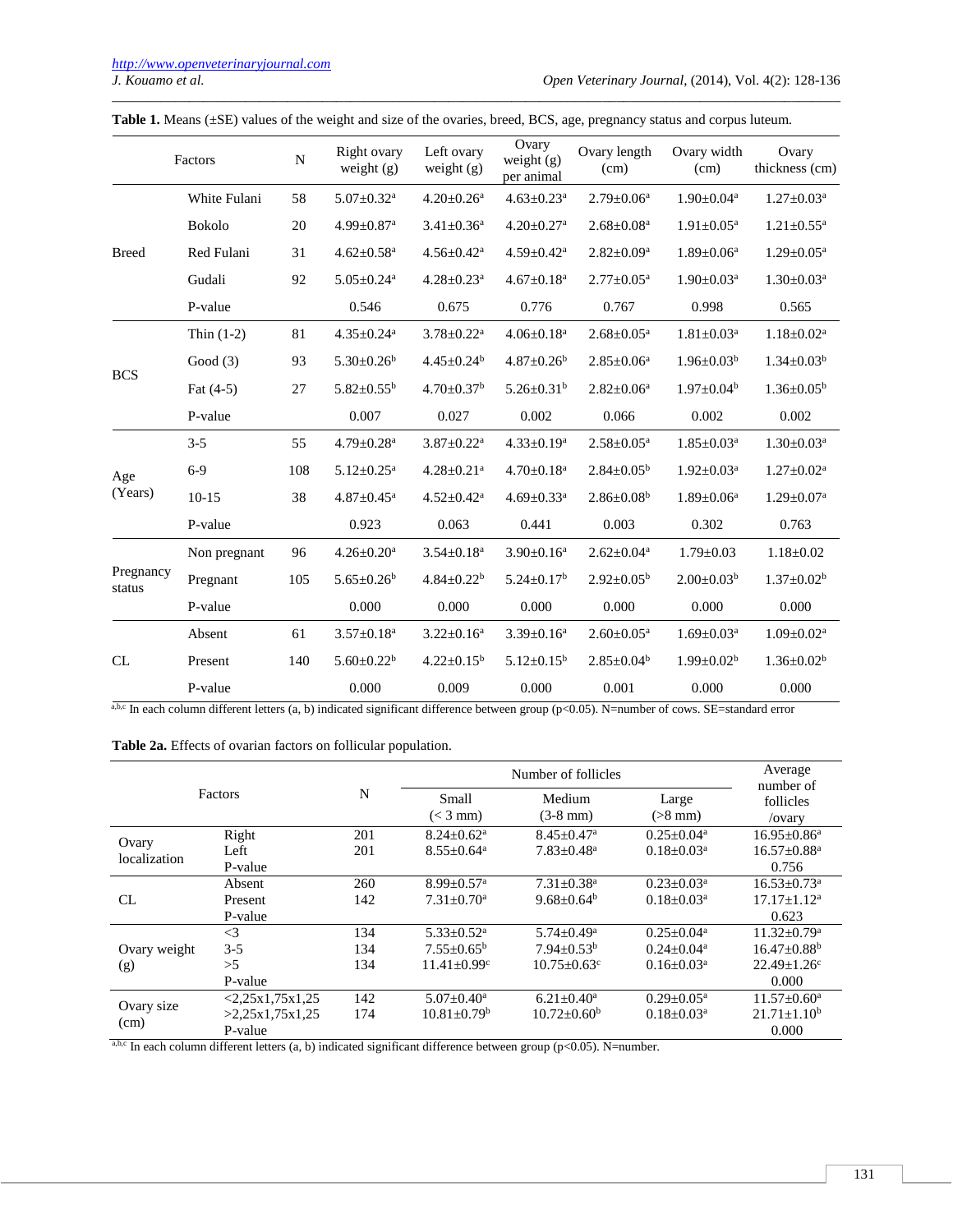|                    |                       |     | Average<br>number of          |                              | Selected oocytes for         |                                                       |                              |                                      |
|--------------------|-----------------------|-----|-------------------------------|------------------------------|------------------------------|-------------------------------------------------------|------------------------------|--------------------------------------|
| Factors            |                       | N   | oocytes<br>/ovary             |                              | $\mathbf{I}$                 | III                                                   | IV                           | IVEP. I and II $(\% )$               |
|                    | Right                 | 201 | $11.28 \pm 0.62^a$            | $3.55 \pm 0.22^a$            | $2.83 \pm 0.18^a$            | $2.30 \pm 0.17$ <sup>a</sup>                          | $2.60 \pm 0.26^a$            | $6.38 \pm 0.36^{\circ}$ (56.56)      |
| Ovary              | Left                  | 201 | $10.67 \pm 0.60^a$            | $3.52 \pm 0.21$ <sup>a</sup> | $2.62 \pm 0.18^a$            | $2.17 \pm 0.17^{\text{a}}$ $2.36 \pm 0.19^{\text{a}}$ |                              | $6.13 \pm 0.35$ <sup>a</sup> (57.45) |
| localization       | P-value               |     | 0.756                         |                              |                              |                                                       | 0.631                        |                                      |
|                    | Absent                | 260 | $11.51 \pm 0.53$ <sup>a</sup> | $3.58 \pm 0.19^a$            | $2.86 \pm 0.16^a$            | $2.37 \pm 0.15^a$                                     | $2.70 \pm 0.21$ <sup>a</sup> | $6.44 \pm 0.31$ <sup>a</sup> (55.95) |
| CL                 | Present               | 142 | $9.99 \pm 0.75$ <sup>a</sup>  | $3.45 \pm 0.28$ <sup>a</sup> | $2.47 \pm 0.19^a$            | $2.08 \pm 0.19^a$                                     | $2.07 \pm 0.24$ <sup>a</sup> | $5.92 \pm 0.43$ <sup>a</sup> (59.25) |
|                    | P-value               |     | 0.095                         |                              |                              |                                                       |                              | 0.330                                |
|                    | $\leq$ 3              | 134 | $8.44 \pm 0.59$ <sup>a</sup>  | $2.66 \pm 0.22^{\text{a}}$   | $2.09 \pm 0.22$ <sup>a</sup> | $1.78 \pm 0.18$                                       | $1.90 \pm 0.21$              | $4.75 \pm 0.35$ <sup>a</sup> (56.27) |
| Ovary              | $3 - 5$               | 134 | $11.39 \pm 0.74^b$            | $3.51 \pm 0.24^b$            | $3.51 \pm 0.24^b$            | $2.29 \pm 0.20$                                       | $2.59 \pm 0.33$              | $6.50\pm0.44^{\rm b}$ (57.07)        |
| weight $(g)$       | >5                    | 134 | $13.09 \pm 0.84^b$            | $4.43 \pm 0.32^b$            | $4.43 \pm 0.32^b$            | $2.64 \pm 0.23$                                       | $2.93 \pm 0.28$              | $7.51 \pm 0.48^b$ (57.37)            |
|                    | P-value               |     | 0.000                         |                              |                              |                                                       |                              | 0.000                                |
| Ovary size<br>(cm) | <2,25x1,75x1,25       | 142 | $8.57 \pm 0.57$ <sup>a</sup>  | $2.65 \pm 1.93$ <sup>a</sup> | $2.15 \pm 0.17^a$            | $1.68 \pm 0.17^{\text{a}}$                            | $2.08 \pm 0.22^{\text{a}}$   | $4.80 \pm 0.33$ <sup>a</sup> (56.00) |
|                    | $>2,25x1,75x1,25$ 174 |     | $12.57 \pm 0.73^b$            | $4.14 \pm 0.26^b$            |                              | $3.16 \pm 0.21^{\circ}$ $2.58 \pm 0.19^{\circ}$       | $2.69 \pm 0.23$ <sup>a</sup> | $7.30\pm0.42^b$ (58.07)              |
|                    | P-value               |     | 0.000                         |                              |                              |                                                       |                              | 0.000                                |

\_\_\_\_\_\_\_\_\_\_\_\_\_\_\_\_\_\_\_\_\_\_\_\_\_\_\_\_\_\_\_\_\_\_\_\_\_\_\_\_\_\_\_\_\_\_\_\_\_\_\_\_\_\_\_\_\_\_\_\_\_\_\_\_\_\_\_\_\_\_\_\_\_\_\_\_\_\_\_\_\_\_\_\_\_\_\_\_\_\_\_\_\_\_\_\_\_\_\_\_\_\_\_\_

## **Table 2b.** Effects of ovarian factors on oocyte number and grade.

In each column different letters (a, b) indicated significant difference between group (p<0.05). N=number.

**Table 3a.** Effects of non-ovarian factors on follicular population.

|                     |                       |                | Number of follicles          | Average<br>number of         |                              |                               |
|---------------------|-----------------------|----------------|------------------------------|------------------------------|------------------------------|-------------------------------|
|                     | Factors               | $\overline{N}$ | Small<br>$(< 3$ mm)          | Medium<br>$(3-8)$ mm)        | Large<br>$(>8$ mm)           | follicles<br>/ovary           |
|                     | White Fulani          | 58             | $9.60 \pm 1.20^a$            | $7.63 \pm 0.91$ <sup>a</sup> | $0.19 \pm 0.03^a$            | $17.39 \pm 1.74$ <sup>a</sup> |
|                     | <b>Bokolo</b>         | 20             | $7.80 \pm 2.04$ <sup>a</sup> | $8.00 \pm 1.26$ <sup>a</sup> | $0.25 \pm 0.07$ <sup>a</sup> | $16.02 \pm 2.45$ <sup>a</sup> |
| <b>Breed</b>        | Red Fulani            | 31             | $9.10 \pm 1.83$ <sup>a</sup> | $8.22 \pm 1.03^a$            | $0.22 \pm 0.06^a$            | $17.47 \pm 2.42^a$            |
|                     | Gudali                | 92             | $7.53 \pm 0.76$ <sup>a</sup> | $8.48 \pm 0.62^a$            | $0.20 \pm 0.04$ <sup>a</sup> | $16.27 \pm 1.10^a$            |
|                     | P-value               |                |                              |                              |                              | 0.170                         |
|                     | $3 - 5$               | 55             | $8.52 \pm 1.08^a$            | $8.55 \pm 0.67$ <sup>a</sup> | $0.34 \pm 0.05^{\text{a}}$   | $17.42 \pm 1.38$ <sup>a</sup> |
|                     | $6 - 9$               | 108            | $8.61 \pm 0.86^a$            | $9.14 \pm 0.59$ <sup>a</sup> | $0.17 \pm 0.02^b$            | $17.76 \pm 1.13^a$            |
| Age (years)         | $10-15$               | 38             | $7.59 \pm 1.34$ <sup>a</sup> | $4.74 \pm 1.06^b$            | $0.13 \pm 0.04^b$            | $12.46 \pm 2.16^b$            |
|                     | P-value               |                |                              |                              |                              | 0.043                         |
|                     | Thin $(1-2)$          | 81             | $7.61 \pm 0.79$ <sup>a</sup> | $6.68 \pm 0.63$ <sup>a</sup> | $0.20 \pm 0.03^a$            | $14.48 \pm 1.14^a$            |
| <b>BCS</b>          | Good $(3)$            | 93             | $8.98 \pm 0.99$ <sup>a</sup> | $9.78 \pm 0.68^b$            | $0.22 \pm 0.03^{\text{a}}$   | $18.99 \pm 1.35^b$            |
|                     | Fat $(4-5)$           | 27             | $8.74 \pm 1.71$ <sup>a</sup> | $6.91 \pm 0.86^a$            | $0.18{\pm}0.05^{\mathrm{a}}$ | $15.85 \pm 2.05^{ab}$         |
|                     | P-value               |                |                              |                              |                              | 0.038                         |
|                     | Pregnant              | 105            | $9.23 \pm 0.79$ <sup>a</sup> | $7.55 \pm 0.64$ <sup>a</sup> | $0.29 \pm 0.03^{\text{a}}$   | $17.00 \pm 1.26^{\text{a}}$   |
| Pregnancy<br>status | Non pregnant          | 96             | $7.63 \pm 0.79$ <sup>a</sup> | $8.69 \pm 0.59$ <sup>a</sup> | $0.31 \pm 0.03^a$            | $16.52 \pm 1.11$ <sup>a</sup> |
|                     | P-value               |                |                              |                              |                              | 0.781                         |
|                     | $1st$ trimester       | 53             | $8.20 \pm 1.34$ <sup>a</sup> | $9.60 \pm 0.93$ <sup>a</sup> | $0.27 \pm 0.05^{\text{a}}$   | $18.08 \pm 1.82^a$            |
| Pregnancy           | $2nd$ trimester       | 32             | $7.48 \pm 1.25$ <sup>a</sup> | $8.50 \pm 0.88$ <sup>a</sup> | $0.17 \pm 0.05^b$            | $16.12 \pm 1.69^a$            |
| length              | $3td$ trimester<br>20 |                | $6.37 \pm 0.94$ <sup>a</sup> | $6.60 \pm 1.15^a$            | $0.12 \pm 0.05$ <sup>c</sup> | $13.05 \pm 1.74$ <sup>a</sup> |
|                     | P-value               |                |                              |                              |                              | 0.431                         |

a,b,c In each column different letters  $(a, b)$  indicated significant difference between group (p<0.05). N=number.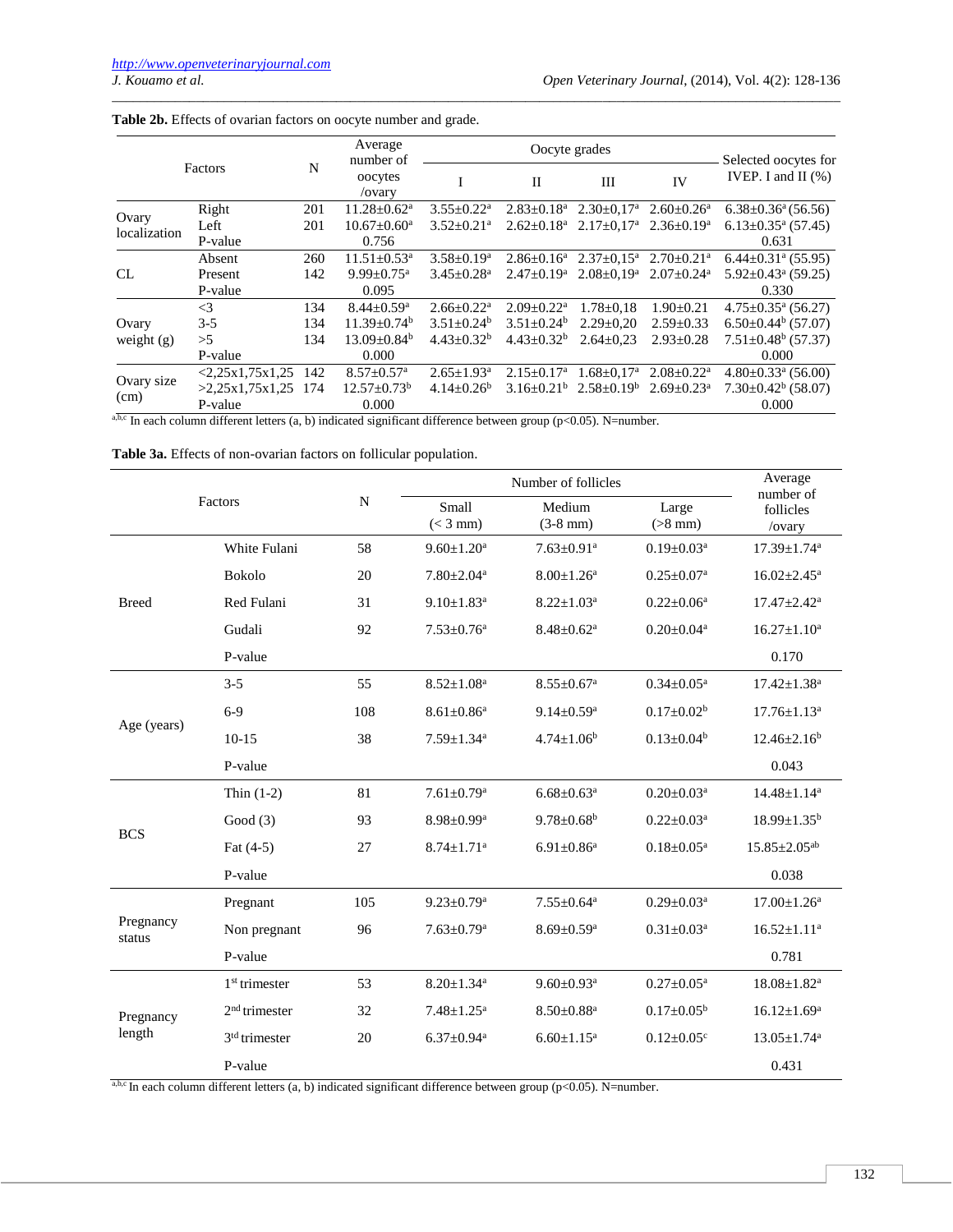| Factors             |                              | $\mathbf N$ | Average                       |                              | Oocyte grades                |                              |                              |                                                |  |
|---------------------|------------------------------|-------------|-------------------------------|------------------------------|------------------------------|------------------------------|------------------------------|------------------------------------------------|--|
|                     |                              |             | number of<br>oocytes/ovary    | I                            | $\mathbf{I}$                 | III                          | IV                           | Selected oocytes for<br>IVEP. I and II $(\% )$ |  |
| <b>Breed</b>        | White<br>Fulani              | 58          | $11.39 \pm 1.03^a$            | $3.63 \pm 0.28$ <sup>a</sup> | $2.65 \pm 0.28$ <sup>a</sup> | $2.42 \pm 0.58$ <sup>a</sup> | $2.74 \pm 0.42^a$            | $6.27 \pm 0.60$ <sup>a</sup> (55.12)           |  |
|                     | <b>Bokolo</b>                | 20          | $11.07 \pm 1.93$ <sup>a</sup> | $2.95 \pm 0.45^a$            | $3.27 \pm 0.63^a$            | $2.27 \pm 0.47$ <sup>a</sup> | $2.42 \pm 0.69^{\mathrm{a}}$ | $6.22 \pm 1.02$ <sup>a</sup> (56.21)           |  |
|                     | Red<br>Fulani                | 31          | $10.79 \pm 1.82$ <sup>a</sup> | $3.75 \pm 0.65$ <sup>a</sup> | $2.55 \pm 0.40^a$            | $2.10 \pm 0.19^a$            | $2.21 \pm 0.53$ <sup>a</sup> | $6.31 \pm 0.99$ <sup>a</sup> $(58.41)$         |  |
|                     | Gudali                       | 92          | $10.75 \pm 0.76^{\mathrm{a}}$ | $3.53 \pm 0.26$ <sup>a</sup> | $2.70 \pm 0.22$ <sup>a</sup> | $2.23 \pm 0.15^a$            | $2.41 \pm 0.26^a$            | $6.23 \pm 0.45$ <sup>a</sup> (58.00)           |  |
|                     | P-value                      |             | 0.809                         |                              |                              |                              |                              | 1.000                                          |  |
|                     | $3 - 5$                      | 55          | $12.23 \pm 0.95^a$            | $3.77 \pm 0.28$ <sup>a</sup> | $2.94 \pm 0.27$ <sup>a</sup> | $2.60 \pm 0.32$ <sup>a</sup> | $2.91 \pm 0.37$ <sup>a</sup> | $6.72 \pm 0.49$ <sup>a</sup> (54.97)           |  |
| Age                 | $6-9$                        | 108         | $11.64 \pm 0.79$ <sup>a</sup> | $3.79 \pm 0.28$ <sup>a</sup> | $2.98 \pm 0.22$ <sup>a</sup> | $2.35 \pm 0.19^a$            | $2.52 \pm 0.28$ <sup>a</sup> | $6.77 \pm 0.46^{\mathrm{a}} (58.18)$           |  |
| (years)             | $10-15$                      | 38          | $7.25 \pm 1.30^b$             | $2.46 \pm 0.49^b$            | $1.65 \pm 0.28$ <sup>b</sup> | $1.41 \pm 0.26^b$            | $1.72 \pm 0.38^b$            | $4.12\pm0.75^b(56.83)$                         |  |
|                     | P-value                      |             | 0.006                         |                              |                              |                              |                              | 0.006                                          |  |
|                     | Thin $(1-2)$                 | 81          | $9.59 \pm 0.82$ <sup>a</sup>  | $2.93 \pm 0.26$ <sup>a</sup> | $2.44 \pm 0.25$ <sup>a</sup> | $1.89 \pm 0.21$ <sup>a</sup> | $2.31 \pm 0.34$ <sup>a</sup> | $5.38 \pm 0.48$ <sup>a</sup> (56.08)           |  |
|                     | Good $(3)$                   | 93          | $12.50 \pm 0.87$ <sup>b</sup> | $4.34 \pm 0.31^b$            | $3.07 \pm 2.15^a$            | $2.49 \pm 0.23$ <sup>a</sup> | $2.59\pm0.26^{\mathrm{a}}$   | $7.42 \pm 0.49^b$ (59.36)                      |  |
| <b>BCS</b>          | Fat $(4-5)$                  | 27          | $9.87 \pm 1.52$ <sup>a</sup>  | $2.55 \pm 0.41$ <sup>a</sup> | $2.33 \pm 0.38$ <sup>a</sup> | $2.41 \pm 0.43$ <sup>a</sup> | $2.57 \pm 0.58$ <sup>a</sup> | $4.89 \pm 0.75$ <sup>a</sup> (49.54)           |  |
|                     | P-value                      |             | 0.034                         |                              |                              |                              |                              | 0.03                                           |  |
|                     | Pregnant                     | 105         | $12.05 \pm 0.85$ <sup>a</sup> | $3.62 \pm 0.27$ <sup>a</sup> | $2.98 \pm 0.24$ <sup>a</sup> | $2.53 \pm 0.23$ <sup>a</sup> | $2.90 \pm 0.32$ <sup>a</sup> | 6.61±0.48 $^{\rm a}$ (54.88)                   |  |
| Pregnancy<br>status | Non<br>pregnant              | 96          | $9.99 \pm 0.75^{\rm b}$       | $3.46 \pm 0.28$ <sup>a</sup> | $2.48 \pm 0.19^a$            | $1.97 \pm 0.18^b$            | $2.08 \pm 0.24$ <sup>a</sup> | $5.93 \pm 0.44$ <sup>a</sup> (59.40)           |  |
|                     | P-value                      |             | 0.023                         |                              |                              |                              |                              | 0.298                                          |  |
| Pregnancy<br>length | 1 <sup>st</sup><br>trimester | 53          | $11.33 \pm 1.27$ <sup>a</sup> | $3.87 \pm 0.45$ <sup>a</sup> | $2.82 \pm 0.33$ <sup>a</sup> | $2.23 \pm 0.29^a$            | $2.41 \pm 0.39^a$            | $5.26 \pm 0.72$ <sup>a</sup> (59.00)           |  |
|                     | 2nd<br>trimester             | 32          | $9.41 \pm 0.98$ <sup>b</sup>  | $3.47 \pm 0.42^a$            | $2.30 \pm 0.25$ <sup>a</sup> | $1.92 \pm 0.29^{\mathrm{a}}$ | $1.72 \pm 0.31$ <sup>a</sup> | $5.76 \pm 0.59$ <sup>a</sup> (61.29)           |  |
|                     | 2td<br>trimester             | 20          | $7.37 \pm 1.26^b$             | $2.35 \pm 0.46^a$            | $1.85 \pm 0.33$ <sup>a</sup> | $1.37 \pm 0.30^{\text{a}}$   | $1.80 \pm 0.50^{\text{a}}$   | $4.20 \pm 0.76$ <sup>a</sup> (56.94)           |  |
|                     | P-value                      |             | 0.016                         |                              |                              |                              |                              | 1.430                                          |  |

\_\_\_\_\_\_\_\_\_\_\_\_\_\_\_\_\_\_\_\_\_\_\_\_\_\_\_\_\_\_\_\_\_\_\_\_\_\_\_\_\_\_\_\_\_\_\_\_\_\_\_\_\_\_\_\_\_\_\_\_\_\_\_\_\_\_\_\_\_\_\_\_\_\_\_\_\_\_\_\_\_\_\_\_\_\_\_\_\_\_\_\_\_\_\_\_\_\_\_\_\_\_\_\_

**Table 3b.** Effects of non-ovarian factors on oocytes number and grade.

a,b,c In each column different letters (a, b) indicated significant difference between group (p<0.05). N=number.

The positive association between the BCS and the thickness of the ovary could be explained by negative energy balance that impacts the general condition of the animals and therefore their ovaries (Diskin *et al*., 2003).

The mean number of follicular population obtained is comparable to that reported by Carvalho *et al*. (2008) in Nellore zebu (16.7 $\pm$ 1.6). Meanwhile the number of medium follicles is similar to that of Ankole zebu (Natumanya *et al*., 2008) but is different from that of European breeds (Dominguez, 1995; Silva-Santos *et al*., 2011). These variations are related to either breed or to the livestock's environment.

The slicing technique enables the recovery of all ovarian oocytes present in all follicles regardless of their location in the ovarian cortex. Oocyte yield was comparable to that reported by Wang *et al*. (2007) in Holstein; however, it is higher than that reported by Armstrong (2001), Natumanya *et al*. (2008) and Abraham *et al*. (2012): 6.0±0.6; 4.05±0.77 and  $3.33\pm1.03$ , respectively; and less than 22.3 and 66 oocytes reported by Carolan *et al*. (1992). These variations may be related to the breed. The oocyte quality index of this study being greater than one indicated that the overall quality of oocytes was average. However, oocytes with quality GI and GII were in the acceptable range of 30 to 60 oocytes for IVEP as suggested by Lucyna and Zdzisław (1984) and Natumanya *et al*. (2008).

Few studies have reported the effect of size and weight of ovaries on the ovarian follicular population, oocytes yield and quality in Sub-Sahelian zebu cattle (*Bos indicus*). The oocyte recovery rate increased significantly (P=0.000) with the weight and size of the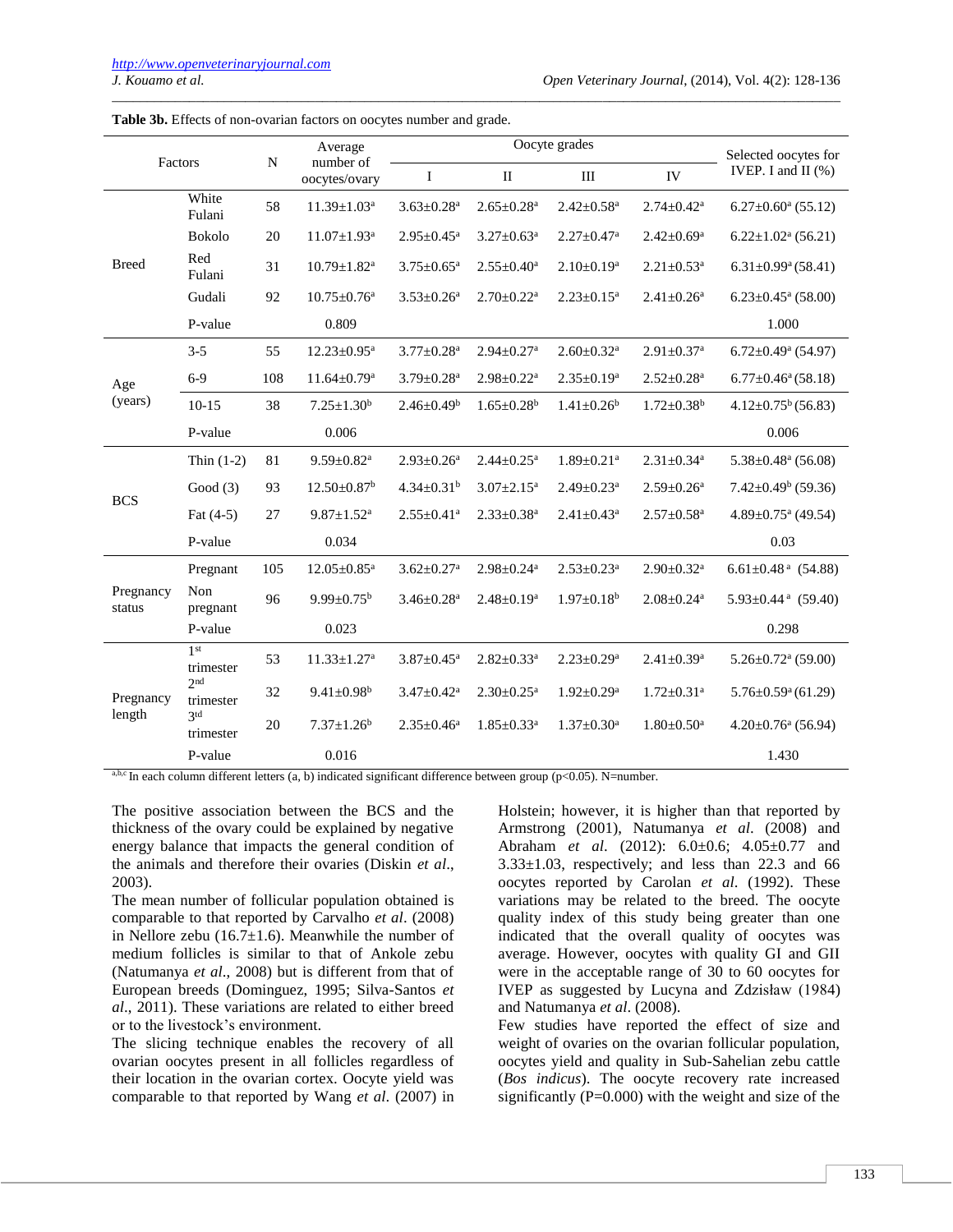ovary in accordance to findings in buffalo (Samad and Raza, 1999). Natumanya *et al*. (2008) also reported no influence of CL on oocyte recovery rate in Ankole cattle. Although, Ginther *et al*. (2013) reported a positive influence of CL on the number of ovarian follicles, they factored the presence of dominant follicles in their analysis which was not the case in this study. Greater follicular activity was reported on right ovaries carrying a dominant follicle and/or CL by Ginther *et al*. (2013).

\_\_\_\_\_\_\_\_\_\_\_\_\_\_\_\_\_\_\_\_\_\_\_\_\_\_\_\_\_\_\_\_\_\_\_\_\_\_\_\_\_\_\_\_\_\_\_\_\_\_\_\_\_\_\_\_\_\_\_\_\_\_\_\_\_\_\_\_\_\_\_\_\_\_\_\_\_\_\_\_\_\_\_\_\_\_\_\_\_\_\_\_\_\_\_\_\_\_\_\_\_\_\_\_

BCS had a positive influence on follicular population in accordance with other findings (Dominguez, 1995; Alves *et al*., 2014). In fact, cows with negative energy balance may have direct consequences on the hypothalamic-pituitary axis, by reducing the secretion of pituitary gonadotropins (FSH) responsible for follicular development (Diskin *et al*., 2003). Basal folliculogenesis is essentially controlled by growth hormones such as Insulin Growth Factor-1 (IGF-1). During an energy deficit, there is deceleration of follicular growth due to a decrease in concentrations of IGF-1 (Lucy *et al*., 1992). High plasma levels of IGF-1 resulting from improved nutrition, increases the sensitivity of granulosa cells to FSH stimulation (O'Callaghan and Boland, 1999). Ryan *et al.* (1994) also found a relationship between the blood concentration of IGF-1 and BCS: fat or thin animals presented low concentrations of IGF-1.

The effect of age on follicular population and ovary recovery rate as obtained in this study was also reported by Lucyna and Zdzisław (1984) and Fassi (2006). Armstrong (2001) showed that fertility as well as follicular population declines with age in all species. Contributing factors such as the deficiency of ovarian hormones, apoptosis of follicles and senility may be the main factors responsible for the depletion of ovarian reserve.

This study also demonstrated that the pregnancy status of cows in the first, second and third trimester of pregnancy did not affect the follicular population. Ginther *et al*. (1989) reported that there is a continuous emergence of waves of follicular growth every 8 to 10 days without dominance during pregnancy despite the continuous production of progesterone. But follicular size decreases with the age of the fetus (Dominguez, 1995).

Although the persistence of follicular waves were observed between the 4th and 9th month of pregnancy in our local zebu cows, no follicle with diameter greater than 6 mm was detected on the ovaries during the last three weeks of pregnancy (Ginther *et al*., 1996). The presence of CL in pregnant cows has negative effect on the growth of follicles greater than 7 mm diameter after the  $22<sup>nd</sup>$  day of pregnancy (Pierson and Ginther, 1987b) due to the inhibition of the secretion of FSH by CL.

There was no influence of the local breeds on the quantity and quality of oocytes recovered. Similar findings were reported in Swedish Red and Swedish Holstein (Abraham *et al.*, 2012). Dominguez (1995) and Fassi (2006) noted that European breeds of cows gave more oocytes than local breeds. In concordance with our findings the quantity and quality of oocytes have been shown to decrease with age (Lucyna and Zdzisław, 1984; Natumanya *et al*., 2008) and young cows remain the best choice to increase the production of good embryos. The effect of BCS and pregnancy on the quantity and quality of oocyte was also reported by Dominguez (1995) and Natumanya *et al*. (2008). Indeed, metabolic and hormonal changes not only affect follicular growth but also the growth of the oocytes (Monniaux *et al*., 2009).

#### **Conclusion**

This study indicated that the ovaries of local zebu breed raised in Cameroon have an average potential for IVEP. Future studies are required to perform IVM and IVF and must take into account certain factors to maximize success such as age, BCS, pregnancy status and ovary size.

## **Acknowledgements**

We are grateful to the Chief of Center and the Head of veterinary laboratory (Dr Manchang Tanyi Kingsley) of IRAD Wakwa Regional Centre for the provision of laboratory space and those of the Regional Delegation of the Ministry of Livestock, Fisheries and Animal Husbandry for permitting us to conduct studies at the NMSH.

#### \_\_\_\_\_\_\_\_\_\_\_\_\_\_\_\_\_\_\_\_\_\_\_\_\_\_\_\_\_\_\_\_\_\_\_\_\_\_\_\_\_\_\_ **References**

- Abraham, M.C., Gustafsson, H., Ruete, A. and Brandt, Y.C. 2012. Breed influences on in vitro development of abattoir-derived bovine oocytes. Acta Vet. Scandinavica 54, 1-6.
- Alves, B.G., Alves, A.K., Lucio, A.C., Martins, C.M., Silva, T.H. and Santos, R.M. 2014. Ovarian activity and oocyte quality associated with the biochemical profil of serum and follicular fluid from girolando dairy cows postpartum. Anim. Reprod. Sci. 1, 1010-1016.
- Armstrong, D.T. 2001. Effect of maternal age on oocyte developmental competence. Theriogenology 55, 1303-1322.
- Bah, G.S., Ebangui, A.L., Niba, E.S., Manchang, T.K., Messine, O. and Achukwi, A.D. 2010. Reproductive status of cows slaughtered at the Ngaoundere municipal slaughter house and factors responsible for potential losses in herd productivity. Int. J. Biol. Chem. Sci. 4(4), 916-923.
- Baki Acar, D., Birdane, M.K., Dogan, N. and Gurler, H. 2013. Effect of the stage of oestrus cycle on follicular population oocyte yield and quality, and biochemical composition of serum and follicular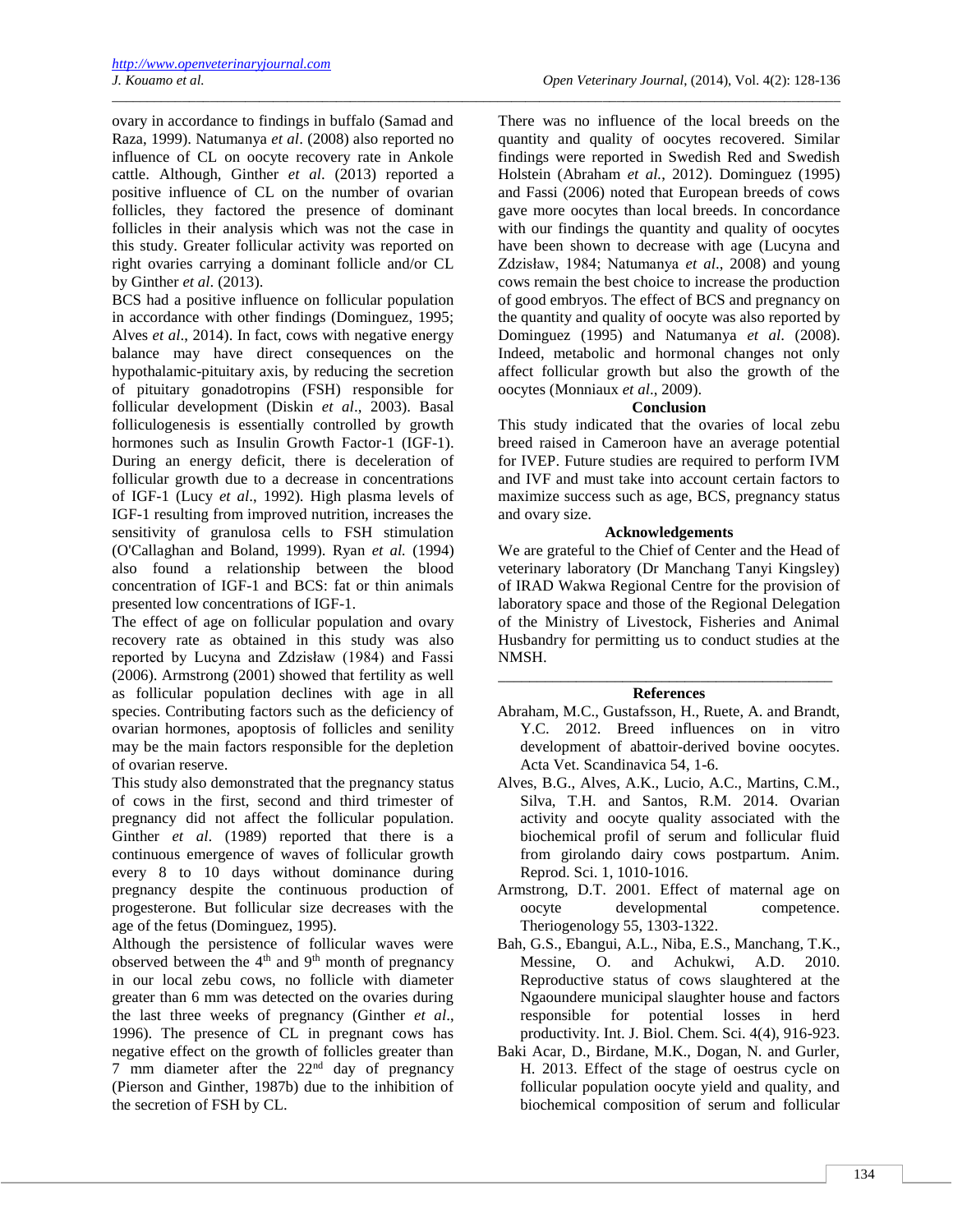fluid in Anatolian water buffalo. Anim. Reprod. Sci. 137, 8-14.

- Bastos, M.R., Mattos, M.C.C., Meschiatti, M.A.P., Surjus, R.S., Guardieiro, M.M., Mourão, G.B., Pires, A.V., Pedroso, A.M., Santos, F.A.P. and Sartori, R. 2010. Ovarian function and circulating hormones in nonlactating Nelore versus Holstein cows. Acta Scientiae Veterinariae 38, 776.
- Carolan, C.P., Monaghan, A., Mehmood, M., Lonergan, P. and Gordon, I. 1992. Slicing of bovine ovaries as a means of oocyte recovery. J. Reprod. Fertil Abstract Series N° 9, 51 (Abs.88).
- Carvalho, J.B., Carvalho, N.A., Reis, E.L., Nichi, M., Souza, A.H. and Baruselli, P.S. 2008. Effect of early luteolysis in progesterone-based timed AI protocols in *Bos indicus, Bos indicus x Bos taurus,*  and *Bos taurus* heifers. Theriogenology 69, 167- 175.
- Deuleuze, S., Pointhier, J. and Hanzen, C. 2009. Reproduction assistée dans l'espèce équine : Collecte, évaluation, maturation et utilisations d'ovocytes équins. Ann. Méd. Vét. 153, 22-30.
- Diskin, M.G., Mackey, D.R., Roche, J.F. and screenan, J.M. 2003. Effects of nutrition and metabolic status on circulating hormones and ovarian follicle development in cattle. Anim. Reprod. Sci. 78, 345-370.
- Dominguez, M.M. 1995. Effects of body condition, reproductive status and breed on follicular population and oocyte quality in cows. Theriogenology 43, 1405-1418.
- Donelson, J.E. 2003. Antigenic variation and the African trypanosome genome. Acta Trop. 85, 391- 404.
- Ebangi, A.L., Erasmus, G.J., Mbah, D.A., Tawah, C.L. and Ndofor-Foleng, H.M. 2011. Evaluation of level of inheritance in the growth traits in the Gudali and Wakwa beef cattle breeds of Adamawa, Cameroon. Lives. Res. Rural Dev. 23, Article #139. Retrieved August 25, 2014, from *<http://www.lrrd.org/lrrd23/6/eban23139.htm>*
- Fassi, F.A. 2006. Collecte et maturation des ovocytes bovins : Effet de l'état nutritionnel sur le rendement et la qualité des ovocytes. Thèse de Doctorat d'Etat Es-Sciences Biologiques, Institut Agronomique et Vétérinaire Hassan II, Rabat, 163p.
- Gimenes, L.U., Fantinato Neto, P., Arango, J.S.P., Ayres, H. and Baruselli, P.S. 2009. Follicular dynamics of Bos indicus, Bos taurus and Bubalus bubalis heifers treated with norgestomet ear implant associated or not to injectable progesterone. Anim. Reprod. 6, 256.
- Gimenes, L.U., Sá Filho, M.F., Carvalho, N.A.T., Torres-Junior, J.R.S., Souza, A.H., Madureira, E.H., Trinca, L.A., Sartorelli, E.S., Barros, C.M.,

Carvalho, J.B.P., Mapletoft, R.J. and Baruselli, P.S. 2008. Follicle deviation and ovulatory capacity in *Bos indicus* heifers. Theriogenology 69, 852-858.

- Ginther, O.J., Bashir, S.T., Santos, V.G. and Beg, M.A. 2013. Contralateral ovarian location between the future ovulatory follicle and extant corpus luteum increases the length of the luteal phase and number of follicular waves in heifers. Theriogenology 79 (7), 1130-1138.
- Ginther, O.J., Knopf, L. and Kastelic, J.P. 1989. Ovarian follicular dynamics in heifers during early pregnancy*.* Biol. Reprod. 41, 247-254.
- Ginther, O.J., Kot, K., kulick, L.J., Martin, S. and Wiltbank, M.C. 1996. Relationship between FSH and ovarian follicular waves during the last six months of pregnancy in cattle. J. Reprod. Fert. 108, 271-279.
- Hernandez-Fonseca, H.J., Sirisathien, S., Bosch, P., Cho, H.S., Lott, J.D., Hawkins, L.L., Hollett, R.B., Coley, S.L. and Brackett, B.G. 2002. Offspring resulting from direct transfer of cryopreserved bovine embryos produced in vitro in chemically defined media. Anim. Reprod. Sci. 69(3-4), 151- 158.
- Huang, Y.J. and Rosenwarks, Z. 2012. In vitro fertilization treatment and factors affecting success. Best Pract. Res. Clin. Obstet. Cynaecol. 26, 777-788.
- Kouamo, J. and Kharche, S.D. 2014. Dose dependent effect of pregnant mare serum gonadotropin and human chorionic gonadotropin on in vitro maturation of goat oocytes. Indian J. Anim. Sci. 84(4), 410-414.
- Kouamo, J., Sow, A., Leye, A., Sawadogo, G.J. and Ouedraogo, G.A. 2009. Amélioration des performances de production et de reproduction des bovins par l'utilisation de l'insémination artificielle en Afrique Sub-saharienne et au Sénégal en particulier: état des lieux et perspectives. RASPA 7(3-4), 139-148.
- Laizeau, J.S. 2003. Facteurs de variation de la production d'embryons chez la vache laitière de race montbéliarde. Thèse de doctorat vétérinaire 183p.
- Lhoste, P. 1991. Cattle genetic resources of West Africa. In Hickman, C.G., ed. Cattle genetic resources, Amsterdam, the Netherlands, Elsevier Science Publishers, pp: 73-89.
- Lucy, M.C., Savio, J.D., Badinga, L., De La Sota, R.L. and Thatcher, W.W. 1992. Factors that affect ovarian follicular dynamics in cattle. J. Anim. Sci. 70, 3615-3626.
- Lucyna, K. and Zdzisław, S. 1984. Number and quality of oocytes in relation to age of cattle. Anim. Repro. Sci. 7, 451-460.